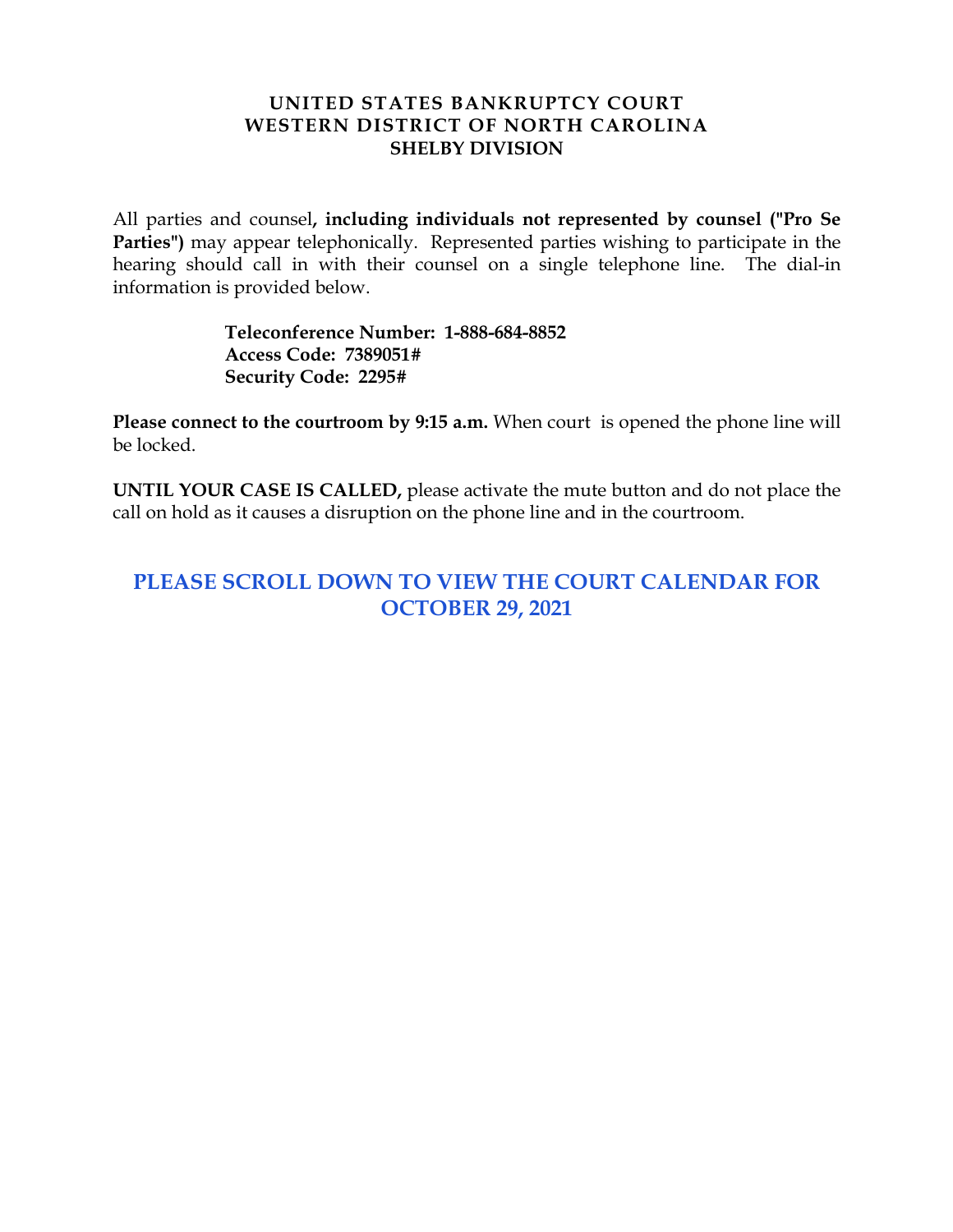### **UNITED STATES BANKRUPTCY COURT WESTERN DISTRICT OF NORTH CAROLINA SHELBY DIVISION**

### **THE HONORABLE J. CRAIG WHITLEY, PRESIDING**

## *FRIDAY, OCTOBER 29, 2021 Steven G. Tate, Trustee*

## *9:30 a.m. (Telephonic Hearings)*

| 1) | 13 | Donald W. Price       | 14-40183 | 2nd continued hearing for Status<br><b>Conference regarding Debtor's Motion</b><br>Reconsideration of Claim of<br>for<br>Mortgage Servicer and for Contempt of<br>the Discharge Order and<br>Order<br>Deeming Mortgage Loan Current<br>(110/82); Response of NewRez LLC (89)<br>2nd continued hearing for Status<br>regarding Notice<br>Conference<br><sub>of</sub><br><b>Deemed Admissions (110/83)</b> |
|----|----|-----------------------|----------|----------------------------------------------------------------------------------------------------------------------------------------------------------------------------------------------------------------------------------------------------------------------------------------------------------------------------------------------------------------------------------------------------------|
|    |    |                       |          | 2nd continued hearing on Debtor's<br>Objection to Notice of Mortgage<br>Payment Change (99); Notice of<br>Mortgage Payment Change filed<br>03/09/2021; Notice of Withdrawal of<br>Notice of Mortgage Payment Change<br>(102); Debtor's Motion to<br><b>Strike</b><br>Withdrawal of Notice of Mortgage<br><b>Payment Change (104)</b>                                                                     |
|    |    |                       |          | Conference<br>Continued for<br><b>Status</b><br>regarding Motion of NewRez, LLC for<br>Protective Order or, in the Alternative,<br>to Extend Time to Respond and Limit<br>the First Requests from Admissions of<br>Fact from the Debtor to Respondents<br>(110/90); Debtor's Objection (92)                                                                                                              |
|    |    | <b>O. MAX GARDNER</b> |          |                                                                                                                                                                                                                                                                                                                                                                                                          |

**PETTIT**

**------------**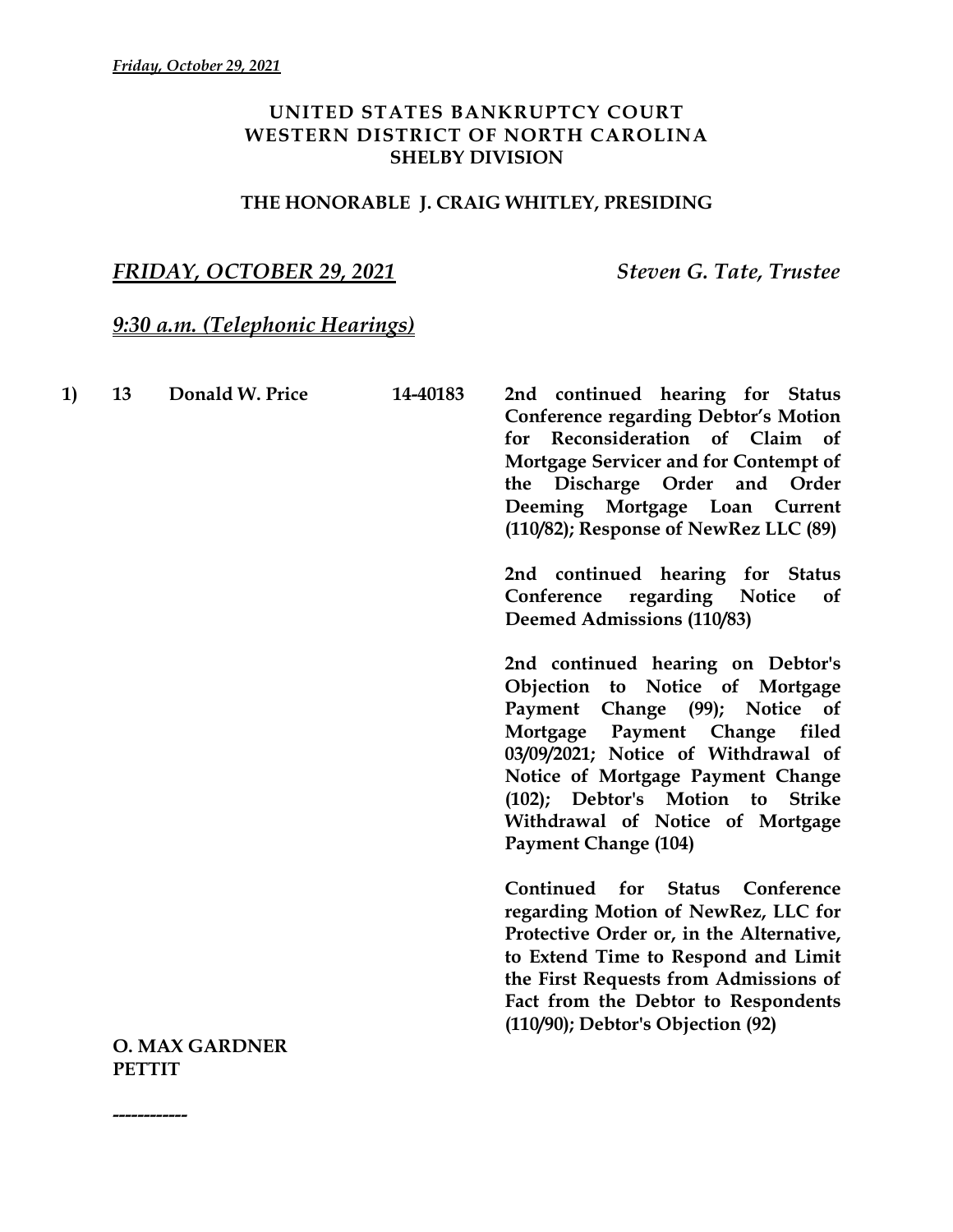*Friday, October 29, 2021*

| 2) | 13                                   | Michael T. Goodman<br><b>Sinath Goodman</b> | 16-40365 | <b>Hearing on Trustee's Motion to Deem</b><br><b>Mortgage Loan Account Current (47)</b>                                                                                                   |
|----|--------------------------------------|---------------------------------------------|----------|-------------------------------------------------------------------------------------------------------------------------------------------------------------------------------------------|
|    |                                      | <b>NACHAMIE</b>                             |          |                                                                                                                                                                                           |
| 3) | ------------<br>13                   | Lee A. Edgerton<br><b>LEONARD</b>           | 16-40423 | <b>Hearing on Trustee's Motion to Dismiss</b><br>Case (90)                                                                                                                                |
| 4) | -------------<br>13<br><b>WOOD</b>   | Clay A. Stephens                            | 19-40397 | <b>Hearing on Trustee's Motion to Dismiss</b><br>Case $(42)$                                                                                                                              |
| 5) | ------------<br>13<br><b>FLIPPIN</b> | Patty L. Joaquin                            | 20-40088 | <b>Continued hearing on Trustee's Motion</b><br>to Dismiss Case (45)                                                                                                                      |
| 6) | 13                                   | Debra S. Smith                              | 13-40602 | 6th continued hearing for finalized<br><b>Settlement regarding Debtor's Motion</b><br>for Contempt and for Sanctions<br>[NewRez Mortgage doing business as<br>PHH Mortgage Services] (67) |
|    | <b>MCKEE</b>                         |                                             |          |                                                                                                                                                                                           |
| 7) | 13<br><b>MCKEE</b>                   | -----------<br>Nicholas D. Trakas           | 17-40423 | <b>Hearing on Trustee's Motion to Dismiss</b><br>Case (73)                                                                                                                                |
|    | ___________                          |                                             |          |                                                                                                                                                                                           |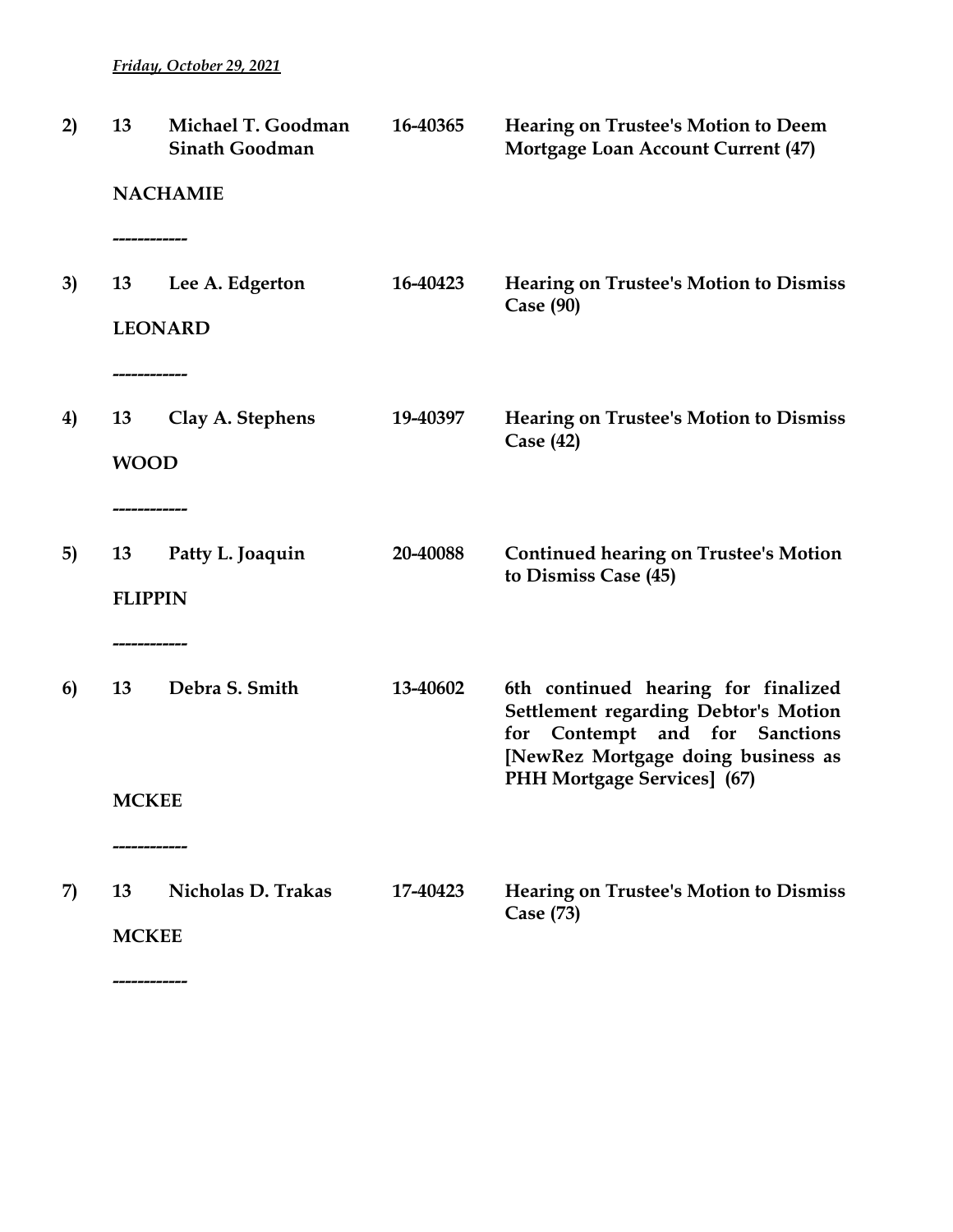|            |                    | Friday, October 29, 2021                            |          |                                                                                                                |
|------------|--------------------|-----------------------------------------------------|----------|----------------------------------------------------------------------------------------------------------------|
| 8)         | 13                 | Raul J. Salinas<br>Diana R. Salinas                 | 16-40163 | 2nd continued hearing on Trustee's<br><b>Motion to Dismiss Case (49)</b>                                       |
|            |                    |                                                     |          | Hearing on Debtors' Motion for<br>Hardship Discharge and Motion to<br><b>Waive Financial Management Course</b> |
|            |                    | <b>FARMER</b>                                       |          | Requirement (55)                                                                                               |
| 9)         | 13                 | Paul M. Huffman<br>Leslie Huffman                   | 19-40271 | <b>Hearing on Trustee's Motion to Dismiss</b><br>Case $(24)$                                                   |
|            |                    | <b>FARMER</b>                                       |          |                                                                                                                |
| <b>10)</b> | 13                 | Lawrence E. Jury<br>Chris D. Jury                   | 19-40386 | <b>Hearing on Trustee's Motion to Dismiss</b><br>Case $(36)$                                                   |
|            |                    | <b>FARMER</b>                                       |          |                                                                                                                |
| 11)        | ------------<br>13 | <b>Timothy F. Parks</b><br><b>Kimberly S. Parks</b> | 19-40395 | <b>Hearing on Trustee's Motion to Dismiss</b><br>Case $(31)$                                                   |
|            |                    | <b>FARMER</b>                                       |          |                                                                                                                |
| 12)        | 13                 | Kenneth E. Ervin<br><b>Willie Mae Ervin</b>         | 19-40399 | 2nd continued hearing for status (50)                                                                          |
|            | <b>PLANER</b>      |                                                     |          |                                                                                                                |
| 13)        | ------------<br>13 | Kenneth W. Harlow, Jr.                              | 19-40441 | 3rd continued hearing on Trustee's<br><b>Motion to Dismiss Case (63)</b>                                       |
|            | <b>PLANER</b>      |                                                     |          |                                                                                                                |
|            |                    |                                                     |          |                                                                                                                |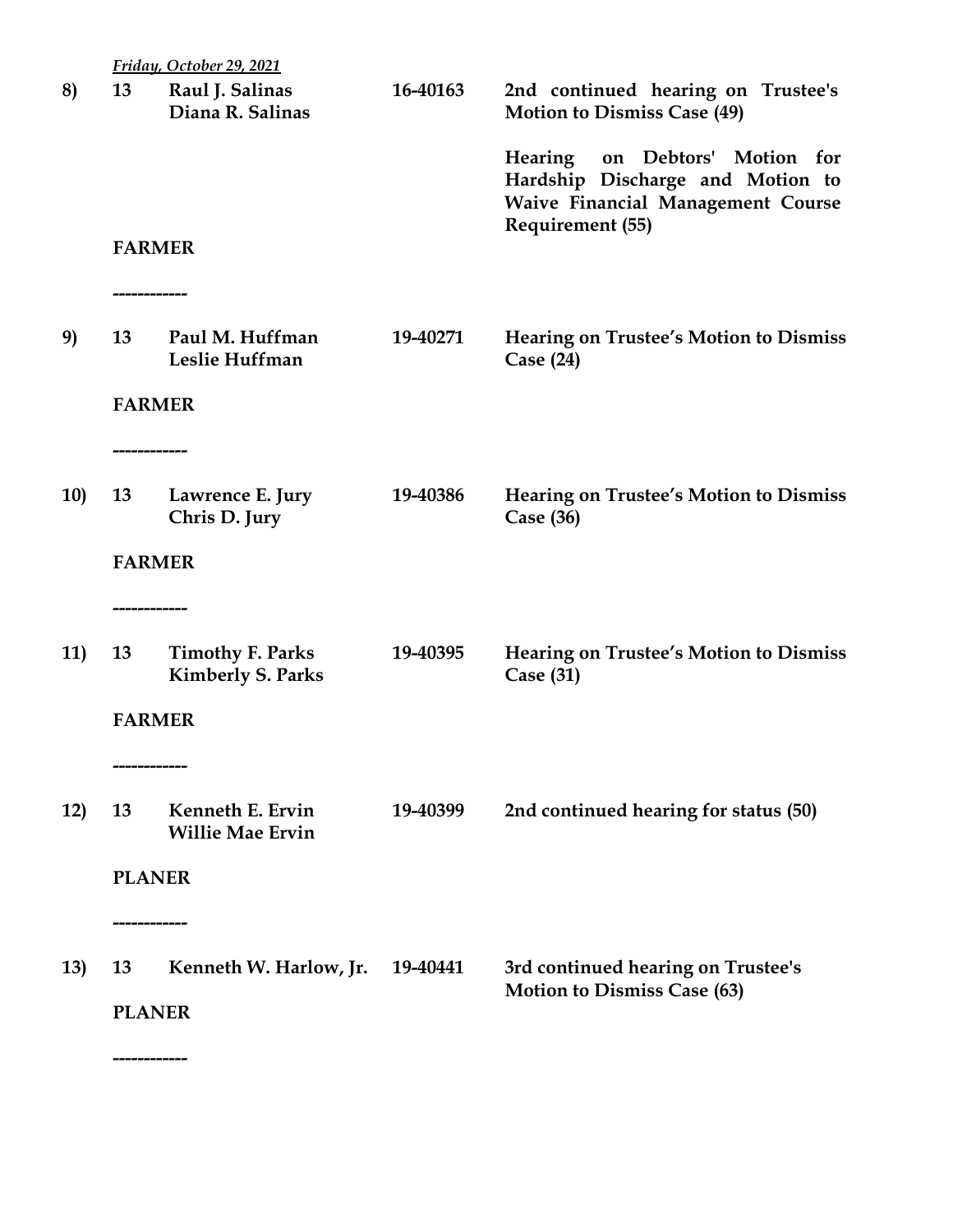|                  | Friday, October 29, 2021                 |          |                                                                                                                          |
|------------------|------------------------------------------|----------|--------------------------------------------------------------------------------------------------------------------------|
| 13<br><b>14)</b> | Garron F. Bradsher, Jr.                  | 20-40065 | <b>Hearing on Trustee's Motion to Dismiss</b><br>Case $(41)$                                                             |
|                  |                                          |          | <b>Hearing on Debtor's Motion to Modify</b><br><b>Plan for Moratorium of Plan Payments</b>                               |
|                  | <b>PLANER</b>                            |          | and to Extend Plan Term (45)                                                                                             |
| 15)<br>13        | ----------------<br>Demetria M. Martin   | 21-40020 | <b>Hearing on Trustee's Motion to Dismiss</b><br>Case $(20)$                                                             |
|                  |                                          |          | <b>Hearing on Debtor's Motion to Modify</b><br>Plan(22);                                                                 |
|                  | <b>PLANER</b><br>-------------           |          |                                                                                                                          |
| <b>16)</b><br>13 | Mary H. Myers                            | 21-40087 | 2nd continued hearing on Objection of<br><b>Gary Templin to Confirmation of Plan</b><br>(12/3)                           |
|                  |                                          |          | <b>Hearing on Debtor's Motion to Market</b><br>and Sell Residential Realty (15);<br><b>Response of Gary Templin (17)</b> |
|                  |                                          |          | Hearing on Motion of Geoffrey A.<br><b>Planer to Withdraw from Representation</b><br>(18)                                |
|                  | <b>PLANER</b><br><b>JOHNSON</b>          |          |                                                                                                                          |
| 17)<br>13        | ------------<br>Todd W. Crisp            | 18-40225 | <b>Hearing on Trustee's Motion to Dismiss</b>                                                                            |
|                  | <b>W.S. GARDNER</b>                      |          | Case (75)                                                                                                                |
|                  | ----------------                         |          |                                                                                                                          |
| 13               | <b>Edward Gnandt</b><br>Leslie D. Gnandt | 19-40459 | <b>Hearing on Trustee's Motion to Dismiss</b><br>Case $(40)$                                                             |
|                  | <b>W.S. GARDNER</b>                      |          |                                                                                                                          |
|                  |                                          |          |                                                                                                                          |
|                  |                                          |          |                                                                                                                          |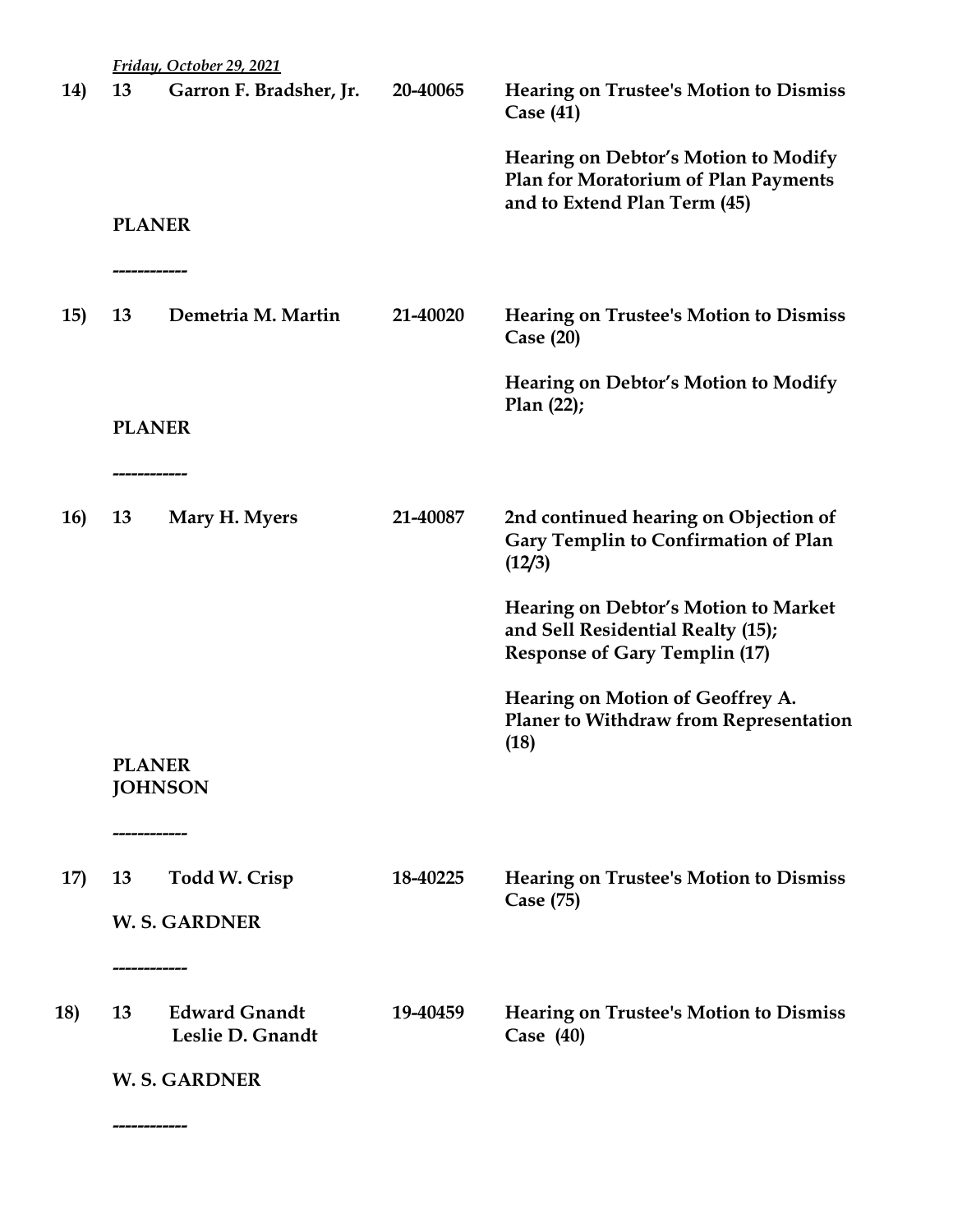|            |              | Friday, October 29, 2021                    |          |                                                                                                                                     |  |  |
|------------|--------------|---------------------------------------------|----------|-------------------------------------------------------------------------------------------------------------------------------------|--|--|
| <b>19)</b> | 13           | Vernon L. Dusenbury, Jr. 20-40024           |          | <b>Hearing on Trustee's Motion to Dismiss</b><br>Case $(50)$                                                                        |  |  |
|            | ------------ | <b>W.S. GARDNER</b>                         |          |                                                                                                                                     |  |  |
| 20)        | 13           | <b>Travis L. Parker</b><br>Ashley L. Parker | 21-40121 | <b>Hearing on Trustee's Motion to Dismiss</b><br>Case $(16)$                                                                        |  |  |
|            |              |                                             |          | Hearing on Trustee's Objection to<br><b>Confirmation of Plan; Motion to Dismiss</b><br>(25/20/12)                                   |  |  |
|            |              | <b>W.S. GARDNER</b>                         |          |                                                                                                                                     |  |  |
| 21)        | 13           | Wayne A. Parker                             | 21-40126 | Hearing on Trustee's Objection to<br><b>Confirmation of Plan; Motion to Dismiss</b><br>(21/18/13)                                   |  |  |
|            |              | <b>W.S. GARDNER</b>                         |          |                                                                                                                                     |  |  |
| 22)        | 13           | Haywood Homsley, Jr.                        | 18-40338 | 2nd continued hearing on Trustee's<br>Motion to Dismiss Case (55); Debtor's                                                         |  |  |
|            | <b>LUTZ</b>  |                                             |          | Response (65)                                                                                                                       |  |  |
| 23)        | 13           | Edwin C. Howard<br>Linda H. Howard          | 19-40233 | <b>Hearing on Trustee's Motion to Dismiss</b><br>Case (34); Debtors' Response (36)                                                  |  |  |
|            |              | <b>LUTZ</b><br>----------------             |          |                                                                                                                                     |  |  |
|            |              |                                             |          |                                                                                                                                     |  |  |
| 24)        | 13           | David B. Melton<br>Rebecca B. Melton        | 20-40183 | <b>Hearing on Debtors' Motion to Modify</b><br>Based on Sale of Property and to Retain<br><b>Remaining Proceeds (34); Trustee's</b> |  |  |
|            | <b>LUTZ</b>  |                                             |          | Response (38)                                                                                                                       |  |  |
|            | ------------ |                                             |          |                                                                                                                                     |  |  |